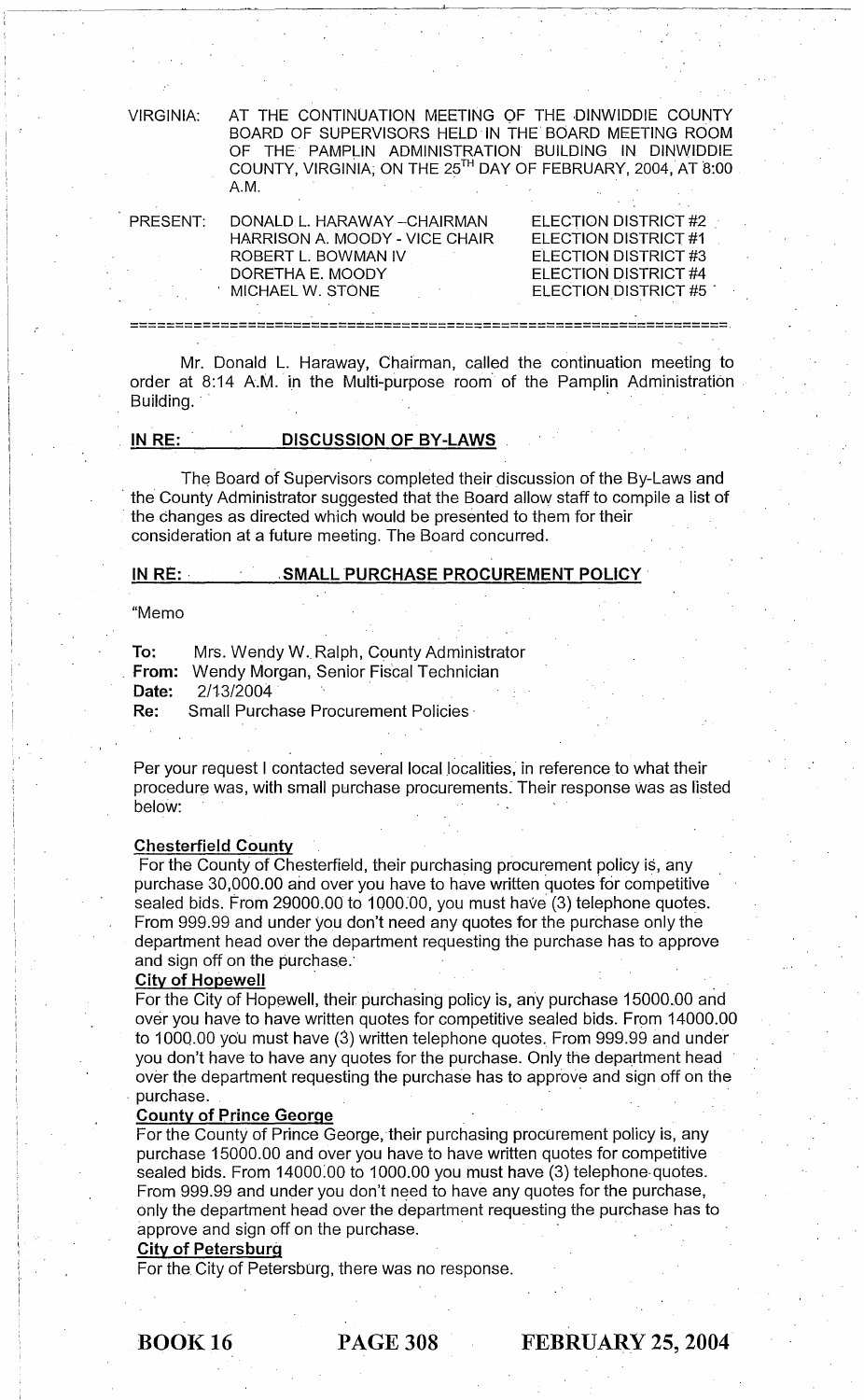$\label{eq:2.1} \frac{1}{\sqrt{2}}\sum_{i=1}^n\frac{1}{\sqrt{2}}\sum_{i=1}^n\frac{1}{\sqrt{2}}\sum_{i=1}^n\frac{1}{\sqrt{2}}\sum_{i=1}^n\frac{1}{\sqrt{2}}\sum_{i=1}^n\frac{1}{\sqrt{2}}\sum_{i=1}^n\frac{1}{\sqrt{2}}\sum_{i=1}^n\frac{1}{\sqrt{2}}\sum_{i=1}^n\frac{1}{\sqrt{2}}\sum_{i=1}^n\frac{1}{\sqrt{2}}\sum_{i=1}^n\frac{1}{\sqrt{2}}\sum_{i=1}^n\frac$ 

 $\label{eq:2.1} \frac{1}{\sqrt{2}}\int_{\mathbb{R}^3}\frac{1}{\sqrt{2}}\left(\frac{1}{\sqrt{2}}\right)^2\frac{1}{\sqrt{2}}\left(\frac{1}{\sqrt{2}}\right)^2\frac{1}{\sqrt{2}}\left(\frac{1}{\sqrt{2}}\right)^2\frac{1}{\sqrt{2}}\left(\frac{1}{\sqrt{2}}\right)^2.$ 

 $\label{eq:2.1} \frac{1}{\sqrt{2}}\int_{\mathbb{R}^3}\frac{1}{\sqrt{2}}\left(\frac{1}{\sqrt{2}}\right)^2\frac{1}{\sqrt{2}}\left(\frac{1}{\sqrt{2}}\right)^2\frac{1}{\sqrt{2}}\left(\frac{1}{\sqrt{2}}\right)^2\frac{1}{\sqrt{2}}\left(\frac{1}{\sqrt{2}}\right)^2\frac{1}{\sqrt{2}}\left(\frac{1}{\sqrt{2}}\right)^2\frac{1}{\sqrt{2}}\frac{1}{\sqrt{2}}\frac{1}{\sqrt{2}}\frac{1}{\sqrt{2}}\frac{1}{\sqrt{2}}\frac{1}{\sqrt{2}}$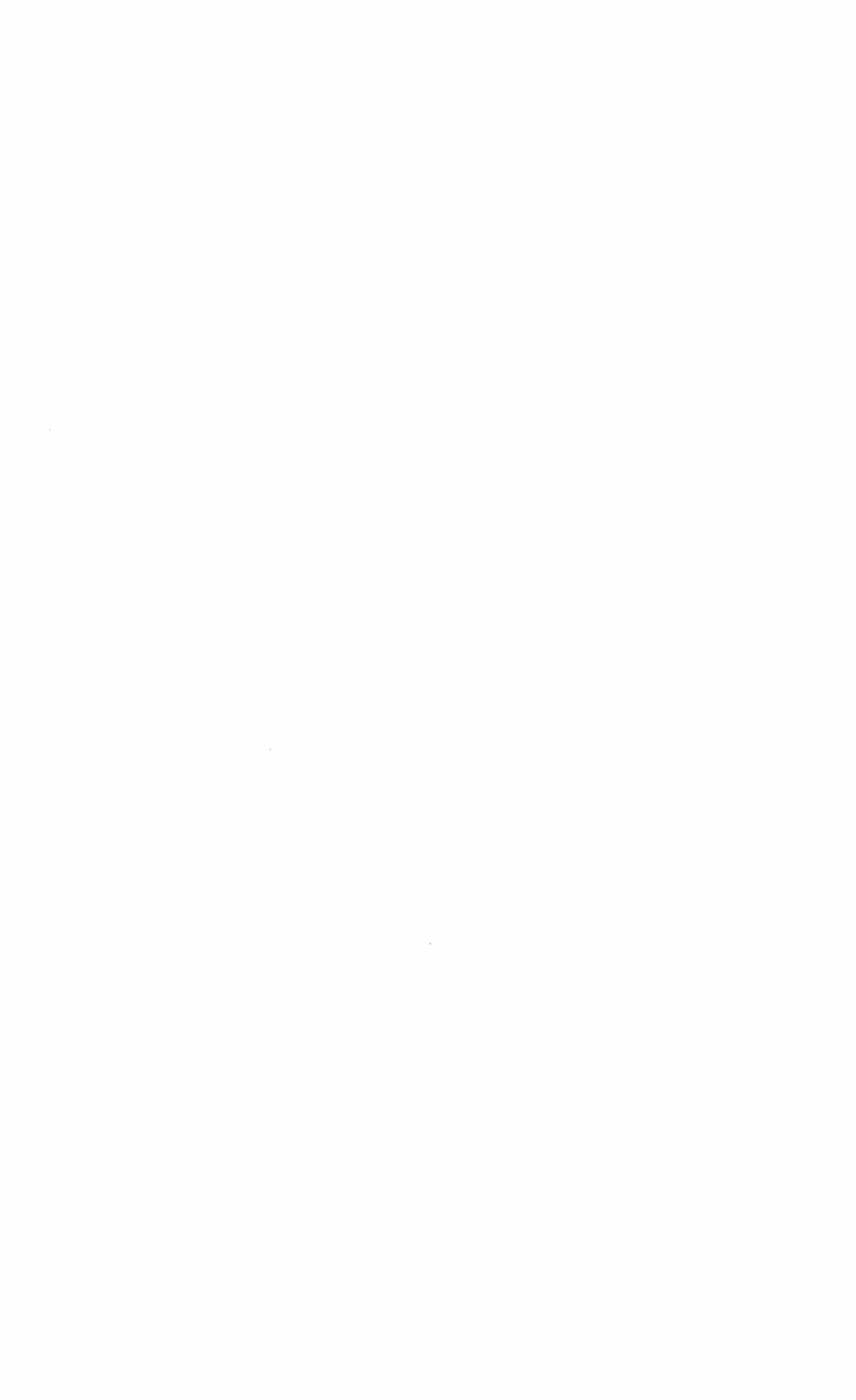I am requesting that the small purchasing policy for the County of Dinwiddie be revised and raised from 200.00 to 1000.00 before having to obtain bids for the purchase, The department head's approval is still required keeping in mind that we are still looking for the best price."

Upon motion of Mr. Moody, Seconded by Mr. Bowman, Mr. Bowman, Ms. Moody, Mr. Stone, Mr. Moody, Mr. Haraway, voting "Aye", the following small purchase procurement policy was adopted:

- 1) Any purchase under \$999.99 no quote is required with Department Head approval.
- 2) Any purchase \$1,000 to \$14,999.99 three (3) telephone quotes are required.
- 3) Any purchase \$15,000 to \$29,999 written quotes are required.
- 4) Purchases above \$30,000 the law requires a formal competitive sealed bid process.

#### **IN RE: EMERGENCY MANUAL CHECK POLICY**

"Memo

| To:   | Mrs. Wendy W. Ralph, County Administrator                |
|-------|----------------------------------------------------------|
| From: | Wendy Morgan, Senior Fiscal Technician                   |
| Date: | 2/13/2004                                                |
| Re:   | Creating an Emergency Manual Check between Board Meeting |

Per your request I contacted several local localities, in reference to what their procedure was in creating an emergency manual check between their Board of Supervisors meetings. Their response was as listed below:

## **Chesterfield County**

For the County of Chesterfield, they have check runs 3 days a week. Their Board doesn't approve the checks, if the monies have been appropriated in the budget for the fiscal year. The Department Head over the department that is requesting the manual check would be the one approving the manual, at any amount. They also authorize other employees to approve manual checks, and it changes frequently. They don't burden the Board or the County Administrator with such a minor request.

#### **City of Hopewell**

For the City of Hopewell, the Director of Finance would be the employee to approve the manual check if it is over 15,000, or if under 15,000 the Department Head would approve the request. Again if the monies have been appropriated they don't burden the Board or their City Manager.

## **County of Prince George**

For the County of Prince George, the County Administrator approves all checks, even emergency manual checks. The Board again is not burdened, if the monies have been appropriated in the budget.

#### **City of Petersburg**

For the City of Petersburg, the Director of Finance would approve the request for the manual check.

A manual check would only be created in the event of an emergency when funds are needed between Board meetings. The request could be approved by the County Administrator upon consultqtion, with the chair of the Board of Supervisors.

The County Administrator stated the Board appropriates funds when it adopts the budget. A manual check would only be issued in case of an emergency between Board meetings after consulting with the Chairman of the

BOOK 16 **PAGE 308 FEBRUARY 25, 2004**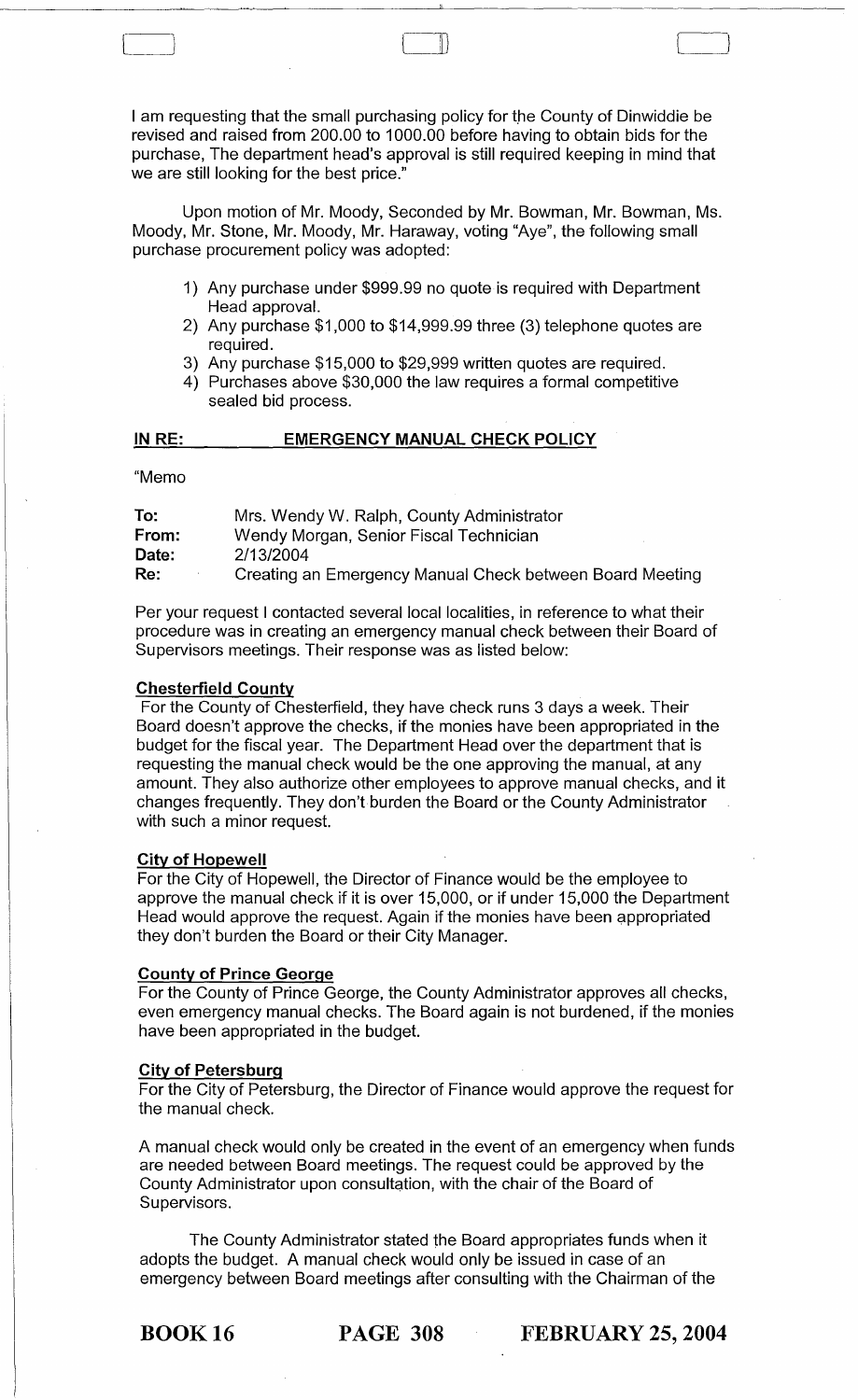Board. She assured the Board that an appropriation would only be made if it is within the budget. All CIP requests would still have to be approved by the Board of Supervisors.

Upon motion of Mr. Bowman, Seconded by Mr. Stone, Mr. Bowman, Ms. Moody, Mr. Stone, Mr. Moody, Mr. Haraway, voting "Aye",

BE IT RESOLVED by the Board of Supervisors of Dinwiddie County, Virginia that the County Administrator is hereby authorized to approve a manual check in the event of an emergency when funds are needed between Board meetings, after consulting with the Chairman of the Board of Supervisors.

## IN RE: CLOSED SESSION

Mr. Stone stated I move to close this meeting in order to discuss matters exempt under section:

## Industrial Development - §2.2-3711 A. 5

Mr. Moody seconded the motion. Mr. Stone, Mrs. Moody, Mr. Bowman, Mr. Moody, Mr. Haraway, voting "Aye", the Board moved into the Closed Meeting at 8:36 A.M.

The meeting reconvened into Open Session in the Multi-purpose Room at 8:53 P.M.

# IN RE: **CERTIFICATION**

Whereas, this Board convened in a closed meeting under §2.2-3711 A. 5 of the Code of Virginia - Industrial Development

And whereas, no member has made a statement that there was a departure from the lawful purpose of such closed meeting or the matters identified in the motion were discussed.

Now be it certified, that only those matters as were identified in the motion were heard, discussed or considered in the meeting.

Upon motion of Mr. Moody, Seconded by Mr. Stone, Mr. Bowman, Ms. Moody, Mr. Stone, Mr. Moody, Mr. Haraway, voting "Aye", this Certification Resolution was adopted.

## IN RE: BUDGET DISCUSSION

The Board met with the following Constitutional Officers and Department Heads to discuss their proposed budgets for FY 2004-05:

9:00 A. M. Commissioner of the Revenue - Mrs. Lori K. Stevens

10:06 A. M. Treasurer- Mr. William E. Jones

11:00 A.M. Commonwealth Attorney - Mr. George F. Marable, III

# IN RE: DISCUSSION OF REQUEST FOR CONSTITUTIONAL OFFICERS EMPLOYEES TO BE PLACED UNDER COUNTY POLICIES AND PAY PLAN

Mr. William E. Jones, Treasurer, stated he was speaking on behalf of the Commissioner of the Revenue, Sheriff, and himself. At this point, the Clerk of the Circuit Court and the Commonwealth Attorney have not made a commitment as to whether or not they would like their employees to come under the County. Continuing he said the reason for the interceding was to request that the Board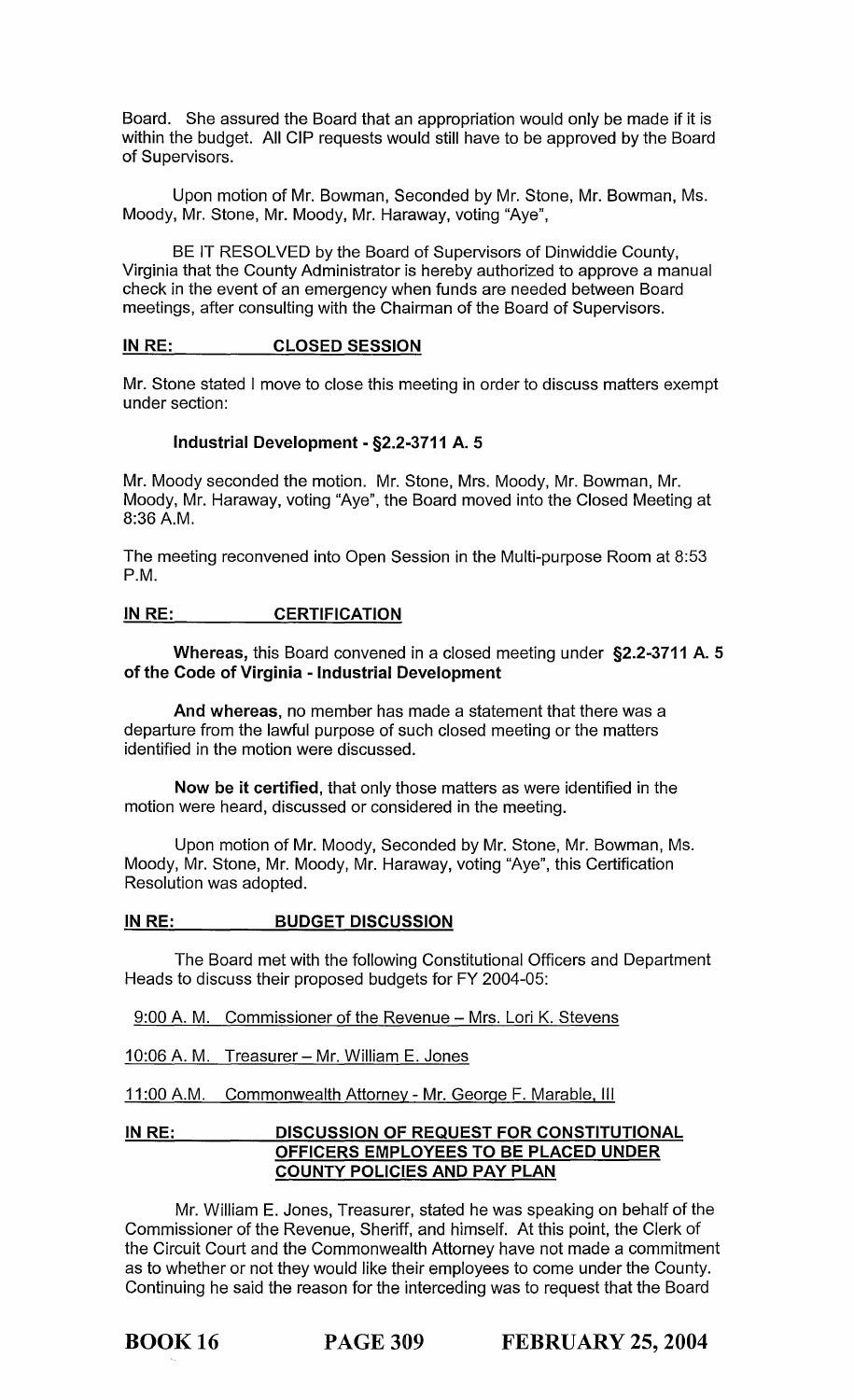place the employees in their offices under the County Policies and Pay Plan. The State is not keeping up with the salary scales. Mr. Haraway asked if the reason was to ensure that the employees would receive annual raises? Mr. Jones replied that was one of the reasons. One of the problems has been, they aren't classified State employees or County employees and this would alleviate that problem. Since the State is not keeping up with the salary scales and they aren't included in the County pay plan they haven't had a raise in 3-years. This would be for the betterment of their staff, and the County, and it would be good for morale. He stated once they are in there will be no backing out.

 $\mathbb{D}$ 

There was a lengthy discussion regarding how many counties in the State presently have placed the Constitutional Officer's employees under the County Plan; how many hours they work weekly; and how many employees would be affected by the change.

Mr. Haraway requested that Mrs. Glenice Townsend go back 10 years to compare what the differences were for increases in the State and County employee salaries and report back to the Board. Mr. Jones had compiled a list; only the County employee raises needed to be added.

#### IN RE: BUDGET DISCUSSIONS CONT'

The discussion of the budget with the following Constitutional Officers and Department Heads continued:

11:58 A.M. Clerk to the Circuit Court - Ms. Annie Lee Williams

Mr. Bowman left at 12:23 P.M.

#### IN RE: LUNCH RECESS

The Board took a lunch break at 12:35 P.M. The meeting reconvened at 1 :03 P.M.

#### IN RE: BUDGET DISCUSSIONS CONT'

The discussion of the budget with the following Constitutional Officers and Department Heads continued:

## 1:03 P.M. Sheriff's Department

The County Administrator stated she had received the agreement to renew the contract for the housing of the inmates with the Southside Regional Jail Authority. She stated there has been an increase to \$28 per day for each male prisoner (with a guaranteed usage of 25 spaces) and \$30 per day for female prisoners (with a minimum of eight). We knew there would be an increase in the contract but she felt this was still a good price. The County is responsible for the medical bills incurred by the inmates but SRJA will provide transportation for medical emergencies for the inmates. She asked for authorization to enter into a contract with Southside Regional Jail Authority for a renewable term from April 15, 2004 through June 30, 2007.

Upon motion of Mr. Moody, Seconded by Mr. Stone, Ms. Moody, Mr. Stone, Mr. Moody, Mr. Haraway, voting "Aye",

BE IT RESOLVED that the Board of Supervisors of Dinwiddie County, Virginia authorized the County Administration to enter into a contract with the

BOOK 16 PAGE 309 FEBRUARY 25, 2004

IN RE: AUTHORIZATION TO ENTER INTO CONTRACT WITH SOUTHSIDE REGIONAL JAIL AUTHORITY TO HOUSE INMATES